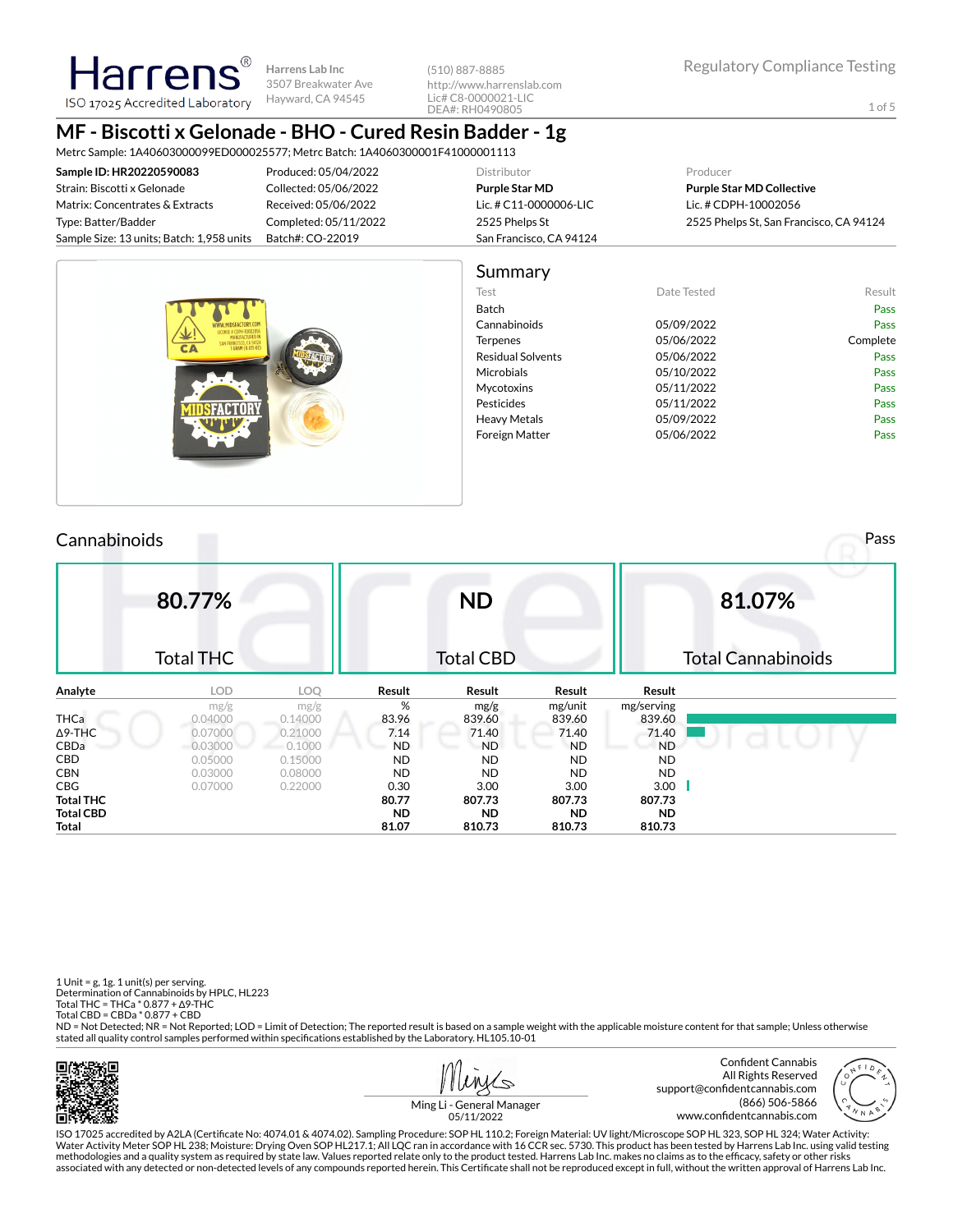**Harrens Lab Inc** 3507 Breakwater Ave ISO 17025 Accredited Laboratory Hayward, CA 94545

(510) 887-8885 http://www.harrenslab.com Lic# C8-0000021-LIC DEA#: RH0490805

## **MF - Biscotti x Gelonade - BHO - Cured Resin Badder - 1g**

Metrc Sample: 1A40603000099ED000025577; Metrc Batch: 1A4060300001F41000001113

| Sample ID: HR20220590083                  | Produced: 05/04/2022  | Distributor             | Producer                                |
|-------------------------------------------|-----------------------|-------------------------|-----------------------------------------|
| Strain: Biscotti x Gelonade               | Collected: 05/06/2022 | <b>Purple Star MD</b>   | <b>Purple Star MD Collective</b>        |
| Matrix: Concentrates & Extracts           | Received: 05/06/2022  | Lic. # C11-0000006-LIC  | Lic. # CDPH-10002056                    |
| Type: Batter/Badder                       | Completed: 05/11/2022 | 2525 Phelps St          | 2525 Phelps St. San Francisco, CA 94124 |
| Sample Size: 13 units; Batch: 1,958 units | Batch#: CO-22019      | San Francisco, CA 94124 |                                         |

### **Terpenes**

**Harrens** 

| Analyte                | <b>LOD</b> | <b>LOO</b> | <b>Results</b> | <b>Results</b> |  |
|------------------------|------------|------------|----------------|----------------|--|
|                        | mg/g       | mg/g       | mg/g           | %              |  |
| $\beta$ -Caryophyllene | 0.08000    | 0.1000     | 13.22          | 1.322          |  |
| Linalool               | 0.08000    | 0.1000     | 4.34           | 0.434          |  |
| $\alpha$ -Humulene     | 0.08000    | 0.1000     | 3.89           | 0.389          |  |
| δ-Limonene             | 0.08000    | 0.1000     | 3.34           | 0.334          |  |
| $\alpha$ -Bisabolol    | 0.08000    | 0.1000     | 2.74           | 0.274          |  |
| $\beta$ -Pinene        | 0.08000    | 0.1000     | 0.83           | 0.083          |  |
| $\alpha$ -Pinene       | 0.08000    | 0.1000     | 0.63           | 0.063          |  |
| <b>B-Ocimene</b>       | 0.08000    | 0.1000     | 0.40           | 0.040          |  |
| Terpinolene            | 0.08000    | 0.1000     | 0.27           | 0.027          |  |
| 3-Carene               | 0.08000    | 0.1000     | <b>ND</b>      | ND.            |  |
| $\alpha$ -Terpinene    | 0.08000    | 0.1000     | <b>ND</b>      | ND.            |  |
| Camphene               | 0.08000    | 0.1000     | <b>ND</b>      | ND.            |  |
| cis-Nerolidol          | 0.08000    | 0.1000     | <b>ND</b>      | ND.            |  |
| Eucalyptol             | 0.08000    | 0.1000     | <b>ND</b>      | ND.            |  |
| y-Terpinene            | 0.08000    | 0.1000     | <b>ND</b>      | ND.            |  |
| Geraniol               | 0.08000    | 0.1000     | <b>ND</b>      | ND             |  |
| Guaiol                 | 0.08000    | 0.1000     | <b>ND</b>      | ND             |  |
| <b>Isopulegol</b>      | 0.08000    | 0.1000     | <b>ND</b>      | ND             |  |
| p-Cymene               | 0.08000    | 0.1000     | <b>ND</b>      | ND             |  |
| trans-Nerolidol        | 0.08000    | 0.1000     | <b>ND</b>      | ND.            |  |
| Total                  |            |            | 29.66          | 2.966          |  |

## Primary Aromas



Date Tested: 05/06/2022

ND = Not Detected; NR = Not Reported; LOD = Limit of Detection; Unless otherwise stated all quality control samples performed within specifications established by the Laboratory. HL105.10-01. SOP HL228. GC-FID







Ming Li - General Manager 05/11/2022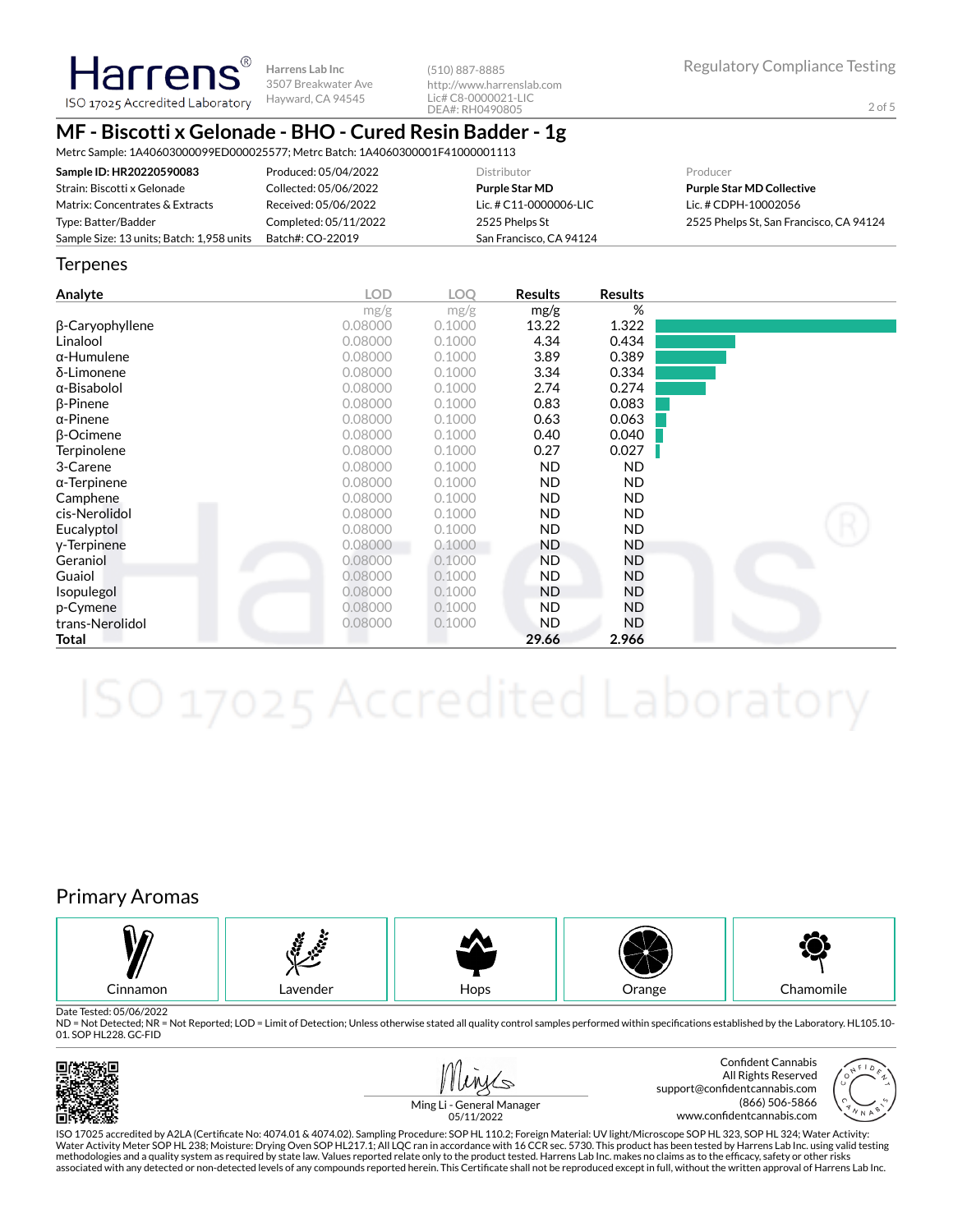# **MF - Biscotti x Gelonade - BHO - Cured Resin Badder - 1g**

**Harrens Lab Inc** 3507 Breakwater Ave Hayward, CA 94545

Metrc Sample: 1A40603000099ED000025577; Metrc Batch: 1A4060300001F41000001113

| Sample ID: HR20220590083                  | Produced: 05/04/2022  | Distributor             | Producer                                |
|-------------------------------------------|-----------------------|-------------------------|-----------------------------------------|
| Strain: Biscotti x Gelonade               | Collected: 05/06/2022 | <b>Purple Star MD</b>   | <b>Purple Star MD Collective</b>        |
| Matrix: Concentrates & Extracts           | Received: 05/06/2022  | Lic. # C11-0000006-LIC  | Lic. # CDPH-10002056                    |
| Type: Batter/Badder                       | Completed: 05/11/2022 | 2525 Phelps St          | 2525 Phelps St, San Francisco, CA 94124 |
| Sample Size: 13 units; Batch: 1,958 units | Batch#: CO-22019      | San Francisco, CA 94124 |                                         |

(510) 887-8885

http://www.harrenslab.com Lic# C8-0000021-LIC DEA#: RH0490805

## Pesticides **Passage Community Community Community** Passes and the extension of the extension of the extension of the extension of the extension of the extension of the extension of the extension of the extension of the ext

Harren

ISO 17025 Accredited Laboratory

| Analyte             | <b>LOD</b> | LOO       | Limit          | <b>Results</b> | <b>Status</b> | Analyte                 | <b>LOD</b> | LOO       | Limit          | <b>Results</b> | <b>Status</b> |
|---------------------|------------|-----------|----------------|----------------|---------------|-------------------------|------------|-----------|----------------|----------------|---------------|
|                     | $\mu$ g/g  | $\mu$ g/g | $\mu$ g/g      | $\mu$ g/g      |               |                         | $\mu$ g/g  | $\mu$ g/g | $\mu$ g/g      | $\mu$ g/g      |               |
| Abamectin           | 0.03       | 0.1       | 0.1            | <b>ND</b>      | Pass          | Fludioxonil             | 0.03       | 0.1       | 0.1            | <b>ND</b>      | Pass          |
| Acephate            | 0.03       | 0.1       | 0.1            | <b>ND</b>      | Pass          | Hexythiazox             | 0.03       | 0.1       | 0.1            | <b>ND</b>      | Pass          |
| Acequinocyl         | 0.03       | 0.1       | 0.1            | <b>ND</b>      | Pass          | Imazalil                | 0.03       | 0.1       | 0.03           | <b>ND</b>      | Pass          |
| Acetamiprid         | 0.03       | 0.1       | 0.1            | <b>ND</b>      | Pass          | Imidacloprid            | 0.03       | 0.1       | 5              | <b>ND</b>      | Pass          |
| Aldicarb            | 0.03       | 0.1       | 0.03           | <b>ND</b>      | Pass          | Kresoxim Methyl         | 0.03       | 0.1       | 0.1            | <b>ND</b>      | Pass          |
| Azoxystrobin        | 0.03       | 0.1       | 0.1            | <b>ND</b>      | Pass          | Malathion               | 0.03       | 0.1       | 0.5            | <b>ND</b>      | Pass          |
| <b>Bifenazate</b>   | 0.03       | 0.1       | 0.1            | <b>ND</b>      | Pass          | Metalaxyl               | 0.03       | 0.1       | $\overline{2}$ | <b>ND</b>      | Pass          |
| <b>Bifenthrin</b>   | 0.03       | 0.1       | 3              | <b>ND</b>      | Pass          | Methiocarb              | 0.03       | 0.1       | 0.03           | <b>ND</b>      | Pass          |
| <b>Boscalid</b>     | 0.03       | 0.1       | 0.1            | <b>ND</b>      | Pass          | Methomyl                | 0.03       | 0.1       | 1              | <b>ND</b>      | Pass          |
| Captan              | 0.03       | 0.1       | 0.7            | <b>ND</b>      | Pass          | Mevinphos               | 0.03       | 0.1       | 0.03           | <b>ND</b>      | Pass          |
| Carbaryl            | 0.03       | 0.1       | 0.5            | <b>ND</b>      | Pass          | Myclobutanil            | 0.03       | 0.1       | 0.1            | <b>ND</b>      | Pass          |
| Carbofuran          | 0.03       | 0.1       | 0.03           | <b>ND</b>      | Pass          | Naled                   | 0.03       | 0.1       | 0.1            | <b>ND</b>      | Pass          |
| Chlorantraniliprole | 0.03       | 0.1       | 10             | <b>ND</b>      | Pass          | Oxamyl                  | 0.03       | 0.1       | 0.5            | <b>ND</b>      | Pass          |
| Chlordane           | 0.03       | 0.1       | 0.03           | <b>ND</b>      | Pass          | Paclobutrazol           | 0.03       | 0.1       | 0.03           | <b>ND</b>      | Pass          |
| Chlorfenapyr        | 0.03       | 0.1       | 0.03           | <b>ND</b>      | Pass          | Parathion Methyl        | 0.03       | 0.1       | 0.03           | <b>ND</b>      | Pass          |
| Chlorpyrifos        | 0.03       | 0.1       | 0.03           | <b>ND</b>      | Pass          | Pentachloronitrobenzene | 0.03       | 0.1       | 0.1            | <b>ND</b>      | Pass          |
| Clofentezine        | 0.03       | 0.1       | 0.1            | <b>ND</b>      | Pass          | Permethrin              | 0.03       | 0.1       | 0.5            | <b>ND</b>      | Pass          |
| Coumaphos           | 0.03       | 0.1       | 0.03           | <b>ND</b>      | Pass          | Phosmet                 | 0.03       | 0.1       | 0.1            | <b>ND</b>      | Pass          |
| Cyfluthrin          | 0.03       | 0.1       | $\overline{2}$ | <b>ND</b>      | Pass          | Piperonyl Butoxide      | 0.03       | 0.1       | 3              | <b>ND</b>      | Pass          |
| Cypermethrin        | 0.03       | 0.1       | 1              | <b>ND</b>      | Pass          | Prallethrin             | 0.03       | 0.1       | 0.1            | <b>ND</b>      | Pass          |
| Daminozide          | 0.03       | 0.1       | 0.03           | <b>ND</b>      | Pass          | Propiconazole           | 0.03       | 0.1       | 0.1            | <b>ND</b>      | Pass          |
| Diazinon            | 0.03       | 0.1       | 0.1            | <b>ND</b>      | Pass          | Propoxur                | 0.03       | 0.1       | 0.03           | <b>ND</b>      | Pass          |
| <b>Dichlorvos</b>   | 0.03       | 0.1       | 0.03           | <b>ND</b>      | Pass          | Pyrethrins              | 0.03       | 0.1       | 0.5            | <b>ND</b>      | Pass          |
| Dimethoate          | 0.03       | 0.1       | 0.03           | <b>ND</b>      | Pass          | Pyridaben               | 0.03       | 0.1       | 0.1            | <b>ND</b>      | Pass          |
| Dimethomorph        | 0.03       | 0.1       | $\overline{2}$ | ND.            | Pass          | Spinetoram              | 0.03       | 0.1       | 0.1            | <b>ND</b>      | Pass          |
| Ethoprophos         | 0.03       | 0.1       | 0.03           | <b>ND</b>      | Pass          | Spinosad                | 0.03       | 0.1       | 0.1            | <b>ND</b>      | Pass          |
| Etofenprox          | 0.03       | 0.1       | 0.03           | <b>ND</b>      | Pass          | Spiromesifen            | 0.03       | 0.1       | 0.1            | <b>ND</b>      | Pass          |
| Etoxazole           | 0.03       | 0.1       | 0.1            | <b>ND</b>      | Pass          | Spirotetramat           | 0.03       | 0.1       | 0.1            | <b>ND</b>      | Pass          |
| Fenhexamid          | 0.03       | 0.1       | 0.1            | <b>ND</b>      | Pass          | Spiroxamine             | 0.03       | 0.1       | 0.03           | <b>ND</b>      | Pass          |
| Fenoxycarb          | 0.03       | 0.1       | 0.03           | <b>ND</b>      | Pass          | Tebuconazole            | 0.03       | 0.1       | 0.1            | <b>ND</b>      | Pass          |
| Fenpyroximate       | 0.03       | 0.1       | 0.1            | <b>ND</b>      | Pass          | Thiacloprid             | 0.03       | 0.1       | 0.03           | <b>ND</b>      | Pass          |
| Fipronil            | 0.03       | 0.1       | 0.03           | <b>ND</b>      | Pass          | Thiamethoxam            | 0.03       | 0.1       | 5              | <b>ND</b>      | Pass          |
| Flonicamid          | 0.03       | 0.1       | 0.1            | <b>ND</b>      | Pass          | Trifloxystrobin         | 0.03       | 0.1       | 0.1            | <b>ND</b>      | Pass          |

Date Tested: 05/11/2022

We analyze samples by AOAC Official Method 2007.01-Modified; ND = Not Detected; NR = Not Reported; LOD = Limit of Detection; The reported result is based on a sample weight with the applicable moisture content for that sample; Unless otherwise stated all quality control samples performed within specifications established by the<br>Laboratory. HL105.10-01. Tested by LC/MS/MS and GC/





www.confidentcannabis.com



Ming Li - General Manager 05/11/2022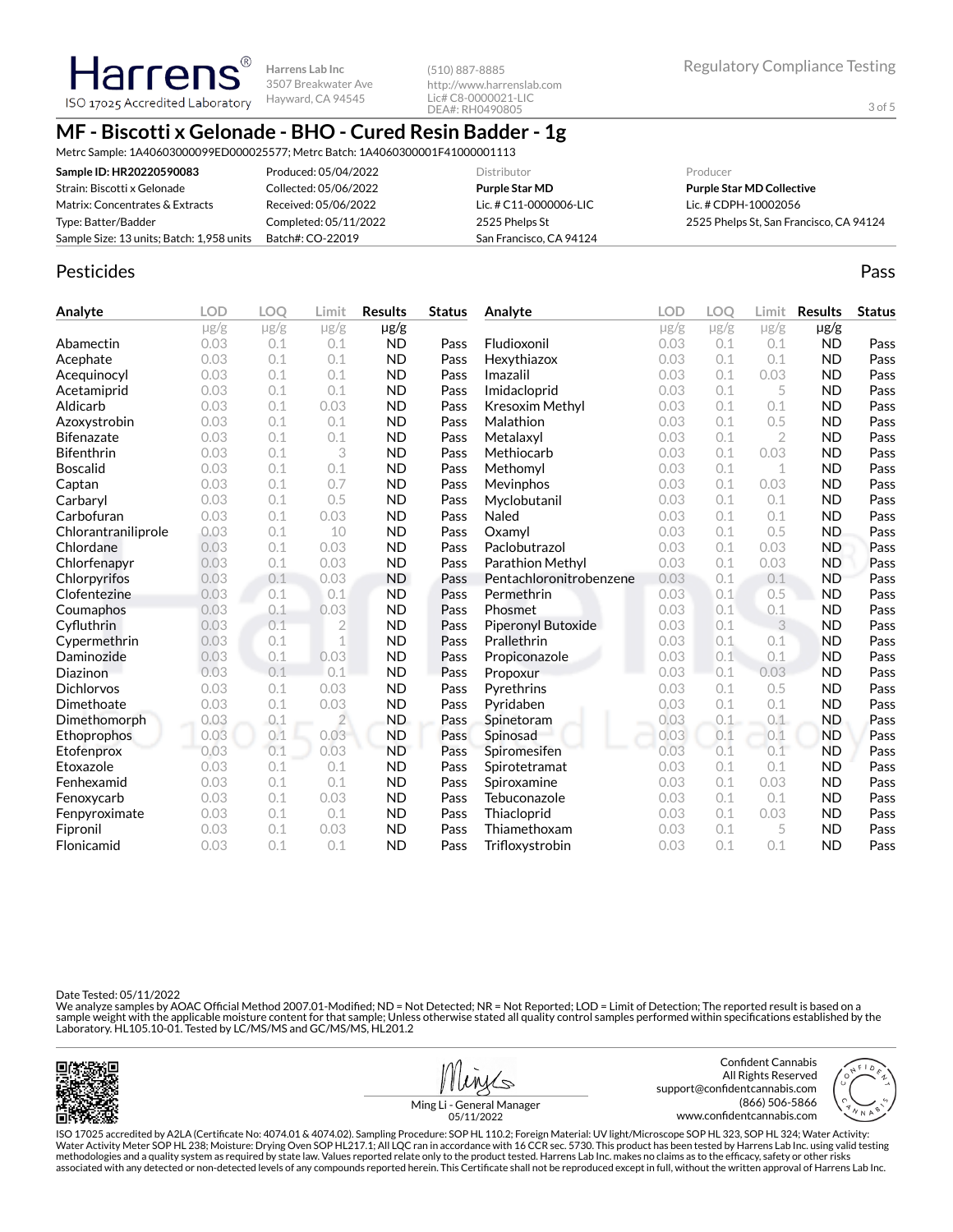## **MF - Biscotti x Gelonade - BHO - Cured Resin Badder - 1g**

**Harrens Lab Inc** 3507 Breakwater Ave Hayward, CA 94545

Metrc Sample: 1A40603000099ED000025577; Metrc Batch: 1A4060300001F41000001113

| Sample ID: HR20220590083                  | Produced: 05/04/2022  | <b>Distributor</b>      | Producer                                |
|-------------------------------------------|-----------------------|-------------------------|-----------------------------------------|
| Strain: Biscotti x Gelonade               | Collected: 05/06/2022 | Purple Star MD          | <b>Purple Star MD Collective</b>        |
| Matrix: Concentrates & Extracts           | Received: 05/06/2022  | Lic. # C11-0000006-LIC  | Lic. # CDPH-10002056                    |
| Type: Batter/Badder                       | Completed: 05/11/2022 | 2525 Phelps St          | 2525 Phelps St, San Francisco, CA 94124 |
| Sample Size: 13 units; Batch: 1,958 units | Batch#: CO-22019      | San Francisco, CA 94124 |                                         |

(510) 887-8885

http://www.harrenslab.com Lic# C8-0000021-LIC DEA#: RH0490805

### Residual Solvents Pass

**Harrens** ISO 17025 Accredited Laboratory

| Analyte             | <b>LOD</b> | <b>LOO</b> | Limit       | <b>Results</b>                   | <b>Status</b> |
|---------------------|------------|------------|-------------|----------------------------------|---------------|
|                     | $\mu$ g/g  | $\mu$ g/g  | $\mu$ g/g   | $\mu$ g/g                        |               |
| 1,2-Dichloro-Ethane | 0.15       | 0.45       | 1           | ND.                              | Pass          |
| Acetone             | 1.62       | 4.92       | 5000        | <loq< td=""><td>Pass</td></loq<> | Pass          |
| Acetonitrile        | 2.14       | 6.5        | 410         | <b>ND</b>                        | Pass          |
| Benzene             | 0.17       | 0.51       | $\mathbf 1$ | <b>ND</b>                        | Pass          |
| <b>Butane</b>       | 10.12      | 30.68      | 5000        | 99.1                             | Pass          |
| Chloroform          | 0.2        | 0.6        | 1           | <b>ND</b>                        | Pass          |
| Ethanol             | 2.73       | 8.27       | 5000        | ND.                              | Pass          |
| Ethyl-Acetate       | 1.27       | 3.86       | 5000        | ND.                              | Pass          |
| Ethyl-Ether         | 2.88       | 8.72       | 5000        | <b>ND</b>                        | Pass          |
| Ethylene Oxide      | 0.13       | 0.39       | 1           | ND.                              | Pass          |
| Heptane             | 1.73       | 5.25       | 5000        | ND.                              | Pass          |
| Isopropanol         | 2.03       | 6.14       | 5000        | 31.2                             | Pass          |
| Methanol            | 2.26       | 6.86       | 3000        | ND.                              | Pass          |
| Methylene-Chloride  | 0.31       | 0.94       |             | ND.                              | Pass          |
| n-Hexane            | 3.46       | 10.5       | 290         | <b>ND</b>                        | Pass          |
| Pentane             | 7.88       | 23.88      | 5000        | <b>ND</b>                        | Pass          |
| Propane             | 7.47       | 22.62      | 5000        | <b>ND</b>                        | Pass          |
| Toluene             | 1.37       | 4.16       | 890         | <b>ND</b>                        | Pass          |
| Trichloroethene     | 0.14       | 0.44       |             | ND.                              | Pass          |
| Xylenes             | 2.86       | 8.68       | 2170        | <b>ND</b>                        | Pass          |

Date Tested: 05/06/2022 ND = Not Detected; SOP HL231. Headspace GC-FID



Confident Cannabis All Rights Reserved support@confidentcannabis.com (866) 506-5866 www.confidentcannabis.com



Ming Li - General Manager 05/11/2022